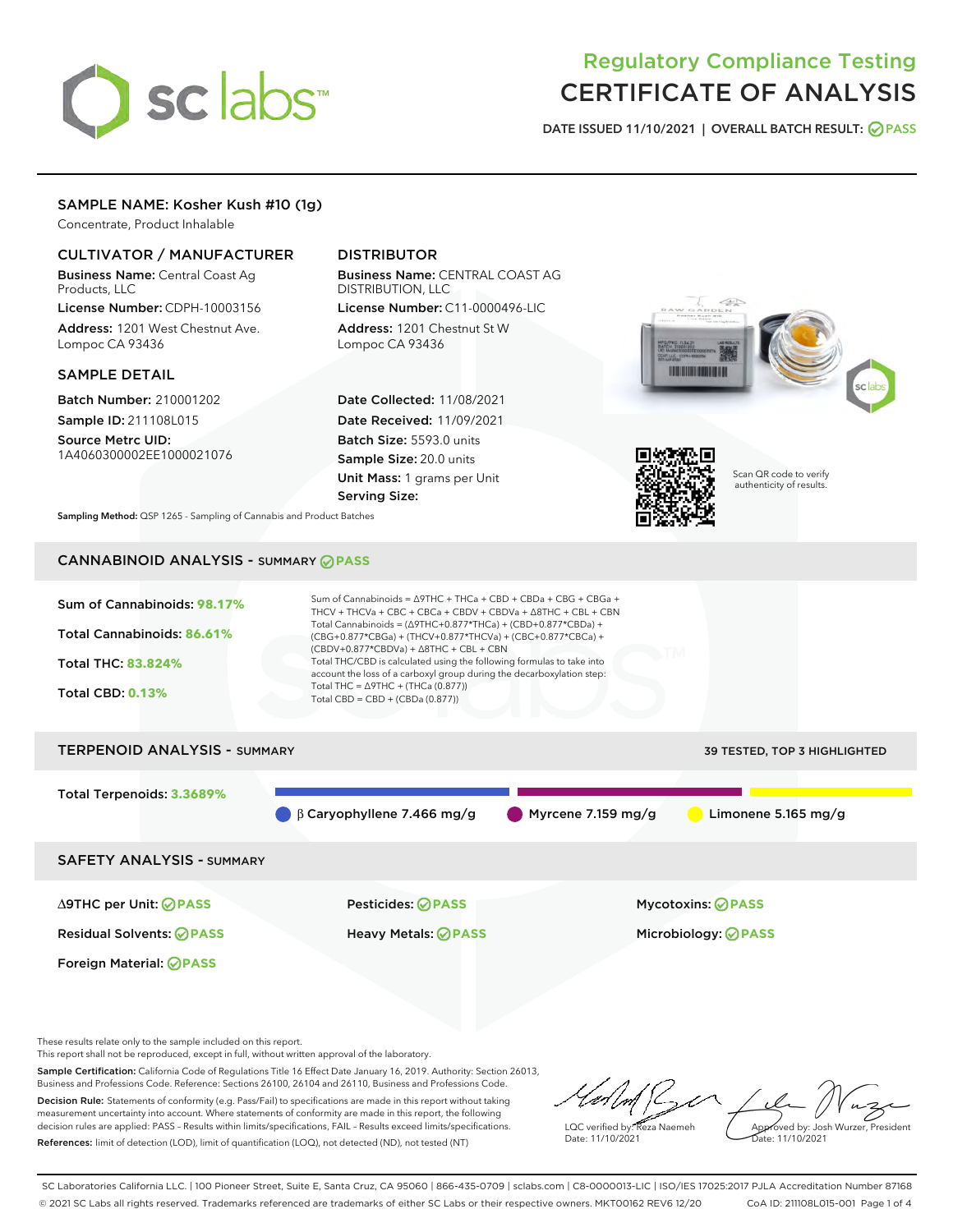



KOSHER KUSH #10 (1G) | DATE ISSUED 11/10/2021 | OVERALL BATCH RESULT: **O PASS** 

#### CANNABINOID TEST RESULTS - 11/10/2021 2 PASS

Tested by high-performance liquid chromatography with diode-array detection (HPLC-DAD). **Method:** QSP 1157 - Analysis of Cannabinoids by HPLC-DAD

#### TOTAL CANNABINOIDS: **86.61%**

Total Cannabinoids (Total THC) + (Total CBD) + (Total CBG) + (Total THCV) + (Total CBC) + (Total CBDV) + ∆8THC + CBL + CBN

TOTAL THC: **83.824%** Total THC (∆9THC+0.877\*THCa)

TOTAL CBD: **0.13%**

Total CBD (CBD+0.877\*CBDa)

TOTAL CBG: 1.67% Total CBG (CBG+0.877\*CBGa)

TOTAL THCV: 0.332% Total THCV (THCV+0.877\*THCVa)

TOTAL CBC: 0.65% Total CBC (CBC+0.877\*CBCa)

TOTAL CBDV: ND Total CBDV (CBDV+0.877\*CBDVa)

| <b>COMPOUND</b>            | LOD/LOQ<br>(mg/g) | <b>MEASUREMENT</b><br><b>UNCERTAINTY</b><br>(mg/g) | <b>RESULT</b><br>(mg/g) | <b>RESULT</b><br>(%) |
|----------------------------|-------------------|----------------------------------------------------|-------------------------|----------------------|
| <b>THCa</b>                | 0.05/0.14         | ±23.462                                            | 912.93                  | 91.293               |
| <b>A9THC</b>               | 0.06 / 0.26       | ±1.293                                             | 37.60                   | 3.760                |
| <b>CBGa</b>                | 0.1 / 0.2         | ±0.83                                              | 15.9                    | 1.59                 |
| <b>CBCa</b>                | 0.07/0.28         | ±0.311                                             | 6.36                    | 0.636                |
| <b>THCVa</b>               | 0.07 / 0.20       | ±0.181                                             | 3.79                    | 0.379                |
| <b>CBG</b>                 | 0.06/0.19         | ±0.108                                             | 2.74                    | 0.274                |
| <b>CBDa</b>                | 0.02/0.19         | ±0.043                                             | 1.48                    | 0.148                |
| <b>CBC</b>                 | 0.2 / 0.5         | ±0.03                                              | 0.9                     | 0.09                 |
| <b>CBN</b>                 | 0.1/0.3           | N/A                                                | $<$ LOQ                 | $<$ LOQ              |
| $\triangle$ 8THC           | 0.1/0.4           | N/A                                                | <b>ND</b>               | <b>ND</b>            |
| <b>THCV</b>                | 0.1/0.2           | N/A                                                | <b>ND</b>               | <b>ND</b>            |
| <b>CBD</b>                 | 0.07/0.29         | N/A                                                | <b>ND</b>               | <b>ND</b>            |
| <b>CBDV</b>                | 0.04 / 0.15       | N/A                                                | <b>ND</b>               | <b>ND</b>            |
| <b>CBDVa</b>               | 0.03 / 0.53       | N/A                                                | <b>ND</b>               | <b>ND</b>            |
| <b>CBL</b>                 | 0.06 / 0.24       | N/A                                                | <b>ND</b>               | <b>ND</b>            |
| <b>SUM OF CANNABINOIDS</b> |                   |                                                    | 981.7 mg/g              | 98.17%               |

#### **UNIT MASS: 1 grams per Unit**

| ∆9THC per Unit                        | 1120 per-package limit | 37.60 mg/unit  | <b>PASS</b> |
|---------------------------------------|------------------------|----------------|-------------|
| <b>Total THC per Unit</b>             |                        | 838.24 mg/unit |             |
| <b>CBD</b> per Unit                   |                        | <b>ND</b>      |             |
| <b>Total CBD per Unit</b>             |                        | $1.30$ mg/unit |             |
| Sum of Cannabinoids<br>per Unit       |                        | 981.7 mg/unit  |             |
| <b>Total Cannabinoids</b><br>per Unit |                        | 866.1 mg/unit  |             |

#### TERPENOID TEST RESULTS - 11/10/2021

Terpene analysis utilizing gas chromatography-flame ionization detection (GC-FID). **Method:** QSP 1192 - Analysis of Terpenoids by GC-FID

| <b>COMPOUND</b>          | LOD/LOQ<br>(mg/g) | <b>MEASUREMENT</b><br><b>UNCERTAINTY</b><br>(mg/g) | <b>RESULT</b><br>(mg/g)                         | <b>RESULT</b><br>(%) |
|--------------------------|-------------------|----------------------------------------------------|-------------------------------------------------|----------------------|
| $\beta$ Caryophyllene    | 0.004 / 0.012     | ±0.2658                                            | 7.466                                           | 0.7466               |
| <b>Myrcene</b>           | 0.008 / 0.025     | ±0.0924                                            | 7.159                                           | 0.7159               |
| Limonene                 | 0.005 / 0.016     | ±0.0739                                            | 5.165                                           | 0.5165               |
| Linalool                 | 0.009 / 0.032     | ±0.1055                                            | 2.777                                           | 0.2777               |
| $\alpha$ Humulene        | 0.009/0.029       | ±0.0691                                            | 2.152                                           | 0.2152               |
| Guaiol                   | 0.009 / 0.030     | ±0.0630                                            | 1.334                                           | 0.1334               |
| $trans-\beta$ -Farnesene | 0.008 / 0.025     | ±0.0406                                            | 1.144                                           | 0.1144               |
| Terpineol                | 0.016 / 0.055     | ±0.0520                                            | 0.847                                           | 0.0847               |
| $\beta$ Pinene           | 0.004 / 0.014     | ±0.0090                                            | 0.786                                           | 0.0786               |
| Fenchol                  | 0.010 / 0.034     | ±0.0293                                            | 0.758                                           | 0.0758               |
| $\alpha$ Pinene          | 0.005 / 0.017     | ±0.0061                                            | 0.711                                           | 0.0711               |
| $\alpha$ Bisabolol       | 0.008 / 0.026     | ±0.0336                                            | 0.629                                           | 0.0629               |
| Ocimene                  | 0.011 / 0.038     | ±0.0193                                            | 0.601                                           | 0.0601               |
| Nerolidol                | 0.009 / 0.028     | ±0.0349                                            | 0.555                                           | 0.0555               |
| Terpinolene              | 0.008 / 0.026     | ±0.0081                                            | 0.395                                           | 0.0395               |
| Valencene                | 0.009 / 0.030     | ±0.0267                                            | 0.388                                           | 0.0388               |
| Caryophyllene<br>Oxide   | 0.010 / 0.033     | ±0.0111                                            | 0.242                                           | 0.0242               |
| <b>Borneol</b>           | 0.005 / 0.016     | ±0.0084                                            | 0.199                                           | 0.0199               |
| Citronellol              | 0.003 / 0.010     | ±0.0056                                            | 0.115                                           | 0.0115               |
| Fenchone                 | 0.009 / 0.028     | ±0.0023                                            | 0.079                                           | 0.0079               |
| Camphene                 | 0.005 / 0.015     | ±0.0008                                            | 0.070                                           | 0.0070               |
| Sabinene Hydrate         | 0.006 / 0.022     | ±0.0012                                            | 0.032                                           | 0.0032               |
| Geraniol                 | 0.002 / 0.007     | ±0.0014                                            | 0.032                                           | 0.0032               |
| Cedrol                   | 0.008 / 0.027     | ±0.0014                                            | 0.027                                           | 0.0027               |
| $\gamma$ Terpinene       | 0.006 / 0.018     | ±0.0004                                            | 0.026                                           | 0.0026               |
| $\alpha$ Phellandrene    | 0.006 / 0.020     | N/A                                                | <loq< th=""><th><loq< th=""></loq<></th></loq<> | <loq< th=""></loq<>  |
| $\alpha$ Terpinene       | 0.005 / 0.017     | N/A                                                | <loq< th=""><th><loq< th=""></loq<></th></loq<> | <loq< th=""></loq<>  |
| Nerol                    | 0.003 / 0.011     | N/A                                                | <loq< th=""><th><loq< th=""></loq<></th></loq<> | <loq< th=""></loq<>  |
| Sabinene                 | 0.004 / 0.014     | N/A                                                | ND                                              | <b>ND</b>            |
| 3 Carene                 | 0.005 / 0.018     | N/A                                                | <b>ND</b>                                       | <b>ND</b>            |
| p-Cymene                 | 0.005 / 0.016     | N/A                                                | ND                                              | ND                   |
| Eucalyptol               | 0.006 / 0.018     | N/A                                                | ND                                              | ND                   |
| (-)-Isopulegol           | 0.005 / 0.016     | N/A                                                | <b>ND</b>                                       | ND                   |
| Camphor                  | 0.006 / 0.019     | N/A                                                | <b>ND</b>                                       | <b>ND</b>            |
| Isoborneol               | 0.004 / 0.012     | N/A                                                | ND                                              | ND                   |
| Menthol                  | 0.008 / 0.025     | N/A                                                | ND                                              | ND                   |
| R-(+)-Pulegone           | 0.003 / 0.011     | N/A                                                | <b>ND</b>                                       | <b>ND</b>            |
| <b>Geranyl Acetate</b>   | 0.004 / 0.014     | N/A                                                | ND                                              | ND                   |
| $\alpha$ Cedrene         | 0.005 / 0.016     | N/A                                                | <b>ND</b>                                       | ND                   |
| <b>TOTAL TERPENOIDS</b>  |                   |                                                    | 33.689 mg/g                                     | 3.3689%              |

SC Laboratories California LLC. | 100 Pioneer Street, Suite E, Santa Cruz, CA 95060 | 866-435-0709 | sclabs.com | C8-0000013-LIC | ISO/IES 17025:2017 PJLA Accreditation Number 87168 © 2021 SC Labs all rights reserved. Trademarks referenced are trademarks of either SC Labs or their respective owners. MKT00162 REV6 12/20 CoA ID: 211108L015-001 Page 2 of 4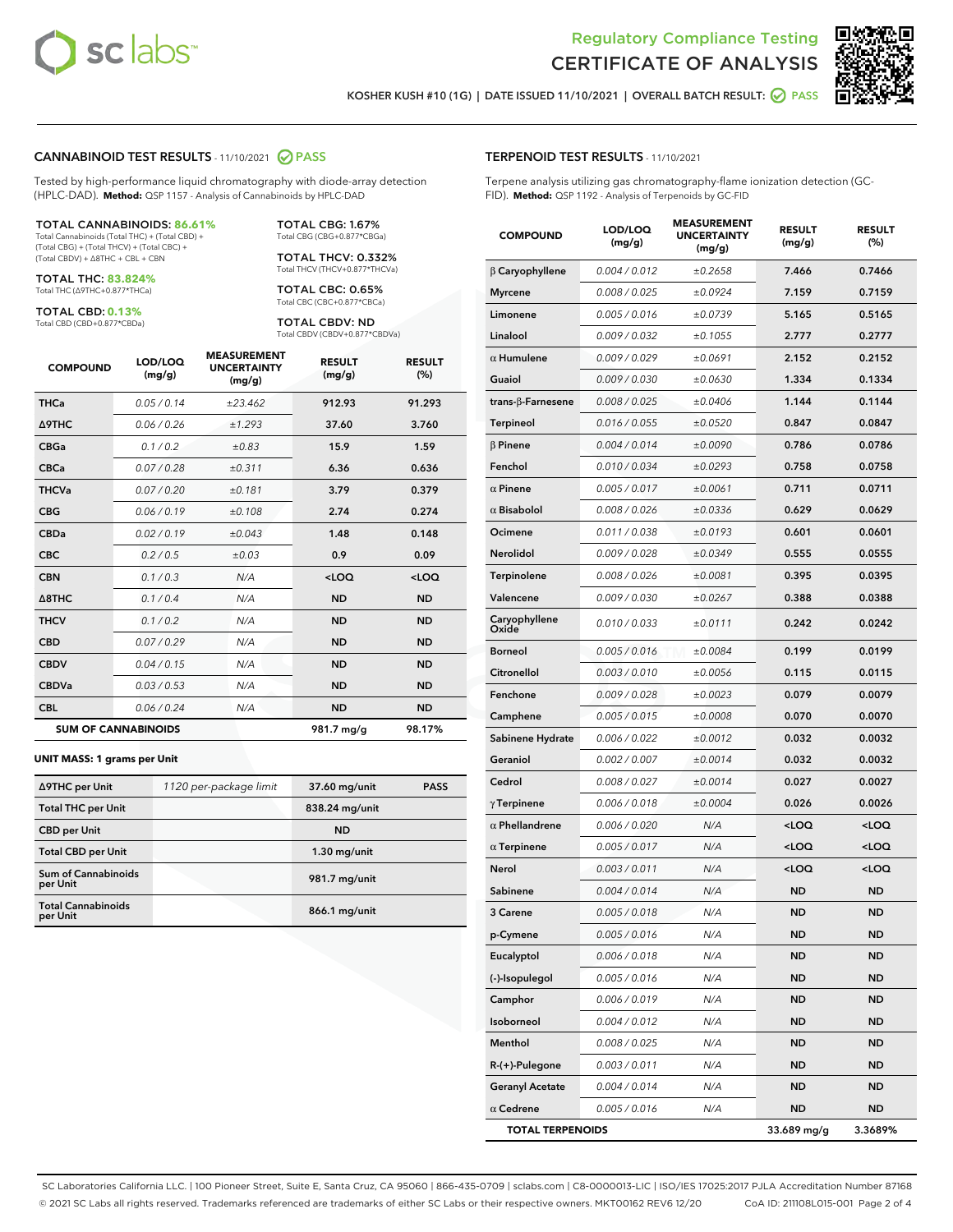



KOSHER KUSH #10 (1G) | DATE ISSUED 11/10/2021 | OVERALL BATCH RESULT: @ PASS

# CATEGORY 1 PESTICIDE TEST RESULTS - 11/10/2021 @ PASS

Pesticide and plant growth regulator analysis utilizing high-performance liquid chromatography-mass spectrometry (HPLC-MS) or gas chromatography-mass spectrometry (GC-MS). \*GC-MS utilized where indicated. **Method:** QSP 1212 - Analysis of Pesticides and Mycotoxins by LC-MS or QSP 1213 - Analysis of Pesticides by GC-MS

| <b>COMPOUND</b>             | LOD/LOQ<br>$(\mu g/g)$ | <b>ACTION</b><br><b>LIMIT</b><br>$(\mu g/g)$ | <b>MEASUREMENT</b><br><b>UNCERTAINTY</b><br>$(\mu g/g)$ | <b>RESULT</b><br>$(\mu g/g)$ | <b>RESULT</b> |
|-----------------------------|------------------------|----------------------------------------------|---------------------------------------------------------|------------------------------|---------------|
| Aldicarb                    | 0.03 / 0.08            | $\geq$ LOD                                   | N/A                                                     | <b>ND</b>                    | <b>PASS</b>   |
| Carbofuran                  | 0.02/0.05              | $>$ LOD                                      | N/A                                                     | <b>ND</b>                    | <b>PASS</b>   |
| Chlordane*                  | 0.03 / 0.08            | $\ge$ LOD                                    | N/A                                                     | <b>ND</b>                    | <b>PASS</b>   |
| Chlorfenapyr*               | 0.03/0.10              | $>$ LOD                                      | N/A                                                     | <b>ND</b>                    | <b>PASS</b>   |
| Chlorpyrifos                | 0.02 / 0.06            | $\ge$ LOD                                    | N/A                                                     | <b>ND</b>                    | <b>PASS</b>   |
| Coumaphos                   | 0.02 / 0.07            | $\ge$ LOD                                    | N/A                                                     | <b>ND</b>                    | <b>PASS</b>   |
| Daminozide                  | 0.02 / 0.07            | $\ge$ LOD                                    | N/A                                                     | <b>ND</b>                    | <b>PASS</b>   |
| <b>DDVP</b><br>(Dichlorvos) | 0.03/0.09              | $\ge$ LOD                                    | N/A                                                     | <b>ND</b>                    | <b>PASS</b>   |
| Dimethoate                  | 0.03/0.08              | $>$ LOD                                      | N/A                                                     | <b>ND</b>                    | <b>PASS</b>   |
| Ethoprop(hos)               | 0.03/0.10              | $\ge$ LOD                                    | N/A                                                     | <b>ND</b>                    | <b>PASS</b>   |
| Etofenprox                  | 0.02 / 0.06            | $\ge$ LOD                                    | N/A                                                     | <b>ND</b>                    | <b>PASS</b>   |
| Fenoxycarb                  | 0.03 / 0.08            | $\ge$ LOD                                    | N/A                                                     | <b>ND</b>                    | <b>PASS</b>   |
| Fipronil                    | 0.03/0.08              | $>$ LOD                                      | N/A                                                     | <b>ND</b>                    | <b>PASS</b>   |
| Imazalil                    | 0.02 / 0.06            | $\ge$ LOD                                    | N/A                                                     | <b>ND</b>                    | <b>PASS</b>   |
| <b>Methiocarb</b>           | 0.02 / 0.07            | $\ge$ LOD                                    | N/A                                                     | <b>ND</b>                    | <b>PASS</b>   |
| Methyl<br>parathion         | 0.03/0.10              | $\ge$ LOD                                    | N/A                                                     | <b>ND</b>                    | <b>PASS</b>   |
| <b>Mevinphos</b>            | 0.03/0.09              | $>$ LOD                                      | N/A                                                     | <b>ND</b>                    | <b>PASS</b>   |
| Paclobutrazol               | 0.02 / 0.05            | $\ge$ LOD                                    | N/A                                                     | <b>ND</b>                    | <b>PASS</b>   |
| Propoxur                    | 0.03/0.09              | $\ge$ LOD                                    | N/A                                                     | <b>ND</b>                    | <b>PASS</b>   |
| Spiroxamine                 | 0.03 / 0.08            | $\ge$ LOD                                    | N/A                                                     | <b>ND</b>                    | <b>PASS</b>   |
| Thiacloprid                 | 0.03/0.10              | $\ge$ LOD                                    | N/A                                                     | <b>ND</b>                    | <b>PASS</b>   |

# CATEGORY 2 PESTICIDE TEST RESULTS - 11/10/2021 @ PASS

| <b>COMPOUND</b>          | LOD/LOO<br>$(\mu g/g)$ | <b>ACTION</b><br>LIMIT<br>$(\mu g/g)$ | <b>MEASUREMENT</b><br><b>UNCERTAINTY</b><br>$(\mu g/g)$ | <b>RESULT</b><br>$(\mu g/g)$ | <b>RESULT</b> |  |
|--------------------------|------------------------|---------------------------------------|---------------------------------------------------------|------------------------------|---------------|--|
| Abamectin                | 0.03/0.10              | 0.1                                   | N/A                                                     | <b>ND</b>                    | <b>PASS</b>   |  |
| Acephate                 | 0.02/0.07              | 0.1                                   | N/A                                                     | <b>ND</b>                    | <b>PASS</b>   |  |
| Acequinocyl              | 0.02/0.07              | 0.1                                   | N/A                                                     | <b>ND</b>                    | <b>PASS</b>   |  |
| Acetamiprid              | 0.02 / 0.05            | 0.1                                   | N/A                                                     | <b>ND</b>                    | <b>PASS</b>   |  |
| Azoxystrobin             | 0.02/0.07              | 0.1                                   | N/A                                                     | <b>ND</b>                    | <b>PASS</b>   |  |
| <b>Bifenazate</b>        | 0.01 / 0.04            | 0.1                                   | N/A                                                     | <b>ND</b>                    | <b>PASS</b>   |  |
| <b>Bifenthrin</b>        | 0.02 / 0.05            | 3                                     | N/A                                                     | <b>ND</b>                    | <b>PASS</b>   |  |
| <b>Boscalid</b>          | 0.03/0.09              | 0.1                                   | N/A                                                     | <b>ND</b>                    | <b>PASS</b>   |  |
| Captan                   | 0.19/0.57              | 0.7                                   | N/A                                                     | <b>ND</b>                    | <b>PASS</b>   |  |
| Carbaryl                 | 0.02/0.06              | 0.5                                   | N/A                                                     | <b>ND</b>                    | <b>PASS</b>   |  |
| Chlorantranilip-<br>role | 0.04/0.12              | 10                                    | N/A                                                     | <b>ND</b>                    | <b>PASS</b>   |  |
| Clofentezine             | 0.03/0.09              | 0.1                                   | N/A                                                     | <b>ND</b>                    | <b>PASS</b>   |  |

# CATEGORY 2 PESTICIDE TEST RESULTS - 11/10/2021 continued

| <b>COMPOUND</b>               | LOD/LOQ<br>(µg/g) | <b>ACTION</b><br><b>LIMIT</b><br>$(\mu g/g)$ | <b>MEASUREMENT</b><br><b>UNCERTAINTY</b><br>$(\mu g/g)$ | <b>RESULT</b><br>(µg/g) | <b>RESULT</b> |
|-------------------------------|-------------------|----------------------------------------------|---------------------------------------------------------|-------------------------|---------------|
| Cyfluthrin                    | 0.12 / 0.38       | $\overline{c}$                               | N/A                                                     | <b>ND</b>               | <b>PASS</b>   |
| Cypermethrin                  | 0.11 / 0.32       | 1                                            | N/A                                                     | ND                      | <b>PASS</b>   |
| <b>Diazinon</b>               | 0.02 / 0.05       | 0.1                                          | N/A                                                     | ND                      | <b>PASS</b>   |
| Dimethomorph                  | 0.03 / 0.09       | 2                                            | N/A                                                     | ND                      | PASS          |
| Etoxazole                     | 0.02 / 0.06       | 0.1                                          | N/A                                                     | ND                      | <b>PASS</b>   |
| Fenhexamid                    | 0.03 / 0.09       | 0.1                                          | N/A                                                     | <b>ND</b>               | <b>PASS</b>   |
| Fenpyroximate                 | 0.02 / 0.06       | 0.1                                          | N/A                                                     | ND                      | <b>PASS</b>   |
| Flonicamid                    | 0.03 / 0.10       | 0.1                                          | N/A                                                     | ND                      | <b>PASS</b>   |
| Fludioxonil                   | 0.03 / 0.10       | 0.1                                          | N/A                                                     | <b>ND</b>               | <b>PASS</b>   |
| Hexythiazox                   | 0.02 / 0.07       | 0.1                                          | N/A                                                     | <b>ND</b>               | <b>PASS</b>   |
| Imidacloprid                  | 0.04 / 0.11       | 5                                            | N/A                                                     | ND                      | <b>PASS</b>   |
| Kresoxim-methyl               | 0.02 / 0.07       | 0.1                                          | N/A                                                     | <b>ND</b>               | <b>PASS</b>   |
| <b>Malathion</b>              | 0.03 / 0.09       | 0.5                                          | N/A                                                     | <b>ND</b>               | <b>PASS</b>   |
| Metalaxyl                     | 0.02 / 0.07       | $\overline{c}$                               | N/A                                                     | ND                      | <b>PASS</b>   |
| Methomyl                      | 0.03 / 0.10       | 1                                            | N/A                                                     | <b>ND</b>               | <b>PASS</b>   |
| Myclobutanil                  | 0.03 / 0.09       | 0.1                                          | N/A                                                     | ND                      | <b>PASS</b>   |
| Naled                         | 0.02 / 0.07       | 0.1                                          | N/A                                                     | ND                      | <b>PASS</b>   |
| Oxamyl                        | 0.04 / 0.11       | 0.5                                          | N/A                                                     | ND                      | PASS          |
| Pentachloronitro-<br>benzene* | 0.03 / 0.09       | 0.1                                          | N/A                                                     | ND                      | <b>PASS</b>   |
| Permethrin                    | 0.04 / 0.12       | 0.5                                          | N/A                                                     | ND                      | <b>PASS</b>   |
| Phosmet                       | 0.03 / 0.10       | 0.1                                          | N/A                                                     | <b>ND</b>               | <b>PASS</b>   |
| Piperonylbu-<br>toxide        | 0.02 / 0.07       | 3                                            | N/A                                                     | ND                      | <b>PASS</b>   |
| Prallethrin                   | 0.03 / 0.08       | 0.1                                          | N/A                                                     | <b>ND</b>               | <b>PASS</b>   |
| Propiconazole                 | 0.02 / 0.07       | 0.1                                          | N/A                                                     | ND                      | <b>PASS</b>   |
| Pyrethrins                    | 0.04 / 0.12       | 0.5                                          | N/A                                                     | ND                      | <b>PASS</b>   |
| Pyridaben                     | 0.02 / 0.07       | 0.1                                          | N/A                                                     | ND                      | <b>PASS</b>   |
| Spinetoram                    | 0.02 / 0.07       | 0.1                                          | N/A                                                     | <b>ND</b>               | PASS          |
| Spinosad                      | 0.02 / 0.07       | 0.1                                          | N/A                                                     | ND                      | <b>PASS</b>   |
| Spiromesifen                  | 0.02 / 0.05       | 0.1                                          | N/A                                                     | <b>ND</b>               | <b>PASS</b>   |
| Spirotetramat                 | 0.02 / 0.06       | 0.1                                          | N/A                                                     | ND                      | <b>PASS</b>   |
| Tebuconazole                  | 0.02 / 0.07       | 0.1                                          | N/A                                                     | ND                      | <b>PASS</b>   |
| Thiamethoxam                  | 0.03 / 0.10       | 5                                            | N/A                                                     | <b>ND</b>               | <b>PASS</b>   |
| Trifloxystrobin               | 0.03 / 0.08       | 0.1                                          | N/A                                                     | <b>ND</b>               | <b>PASS</b>   |

SC Laboratories California LLC. | 100 Pioneer Street, Suite E, Santa Cruz, CA 95060 | 866-435-0709 | sclabs.com | C8-0000013-LIC | ISO/IES 17025:2017 PJLA Accreditation Number 87168 © 2021 SC Labs all rights reserved. Trademarks referenced are trademarks of either SC Labs or their respective owners. MKT00162 REV6 12/20 CoA ID: 211108L015-001 Page 3 of 4